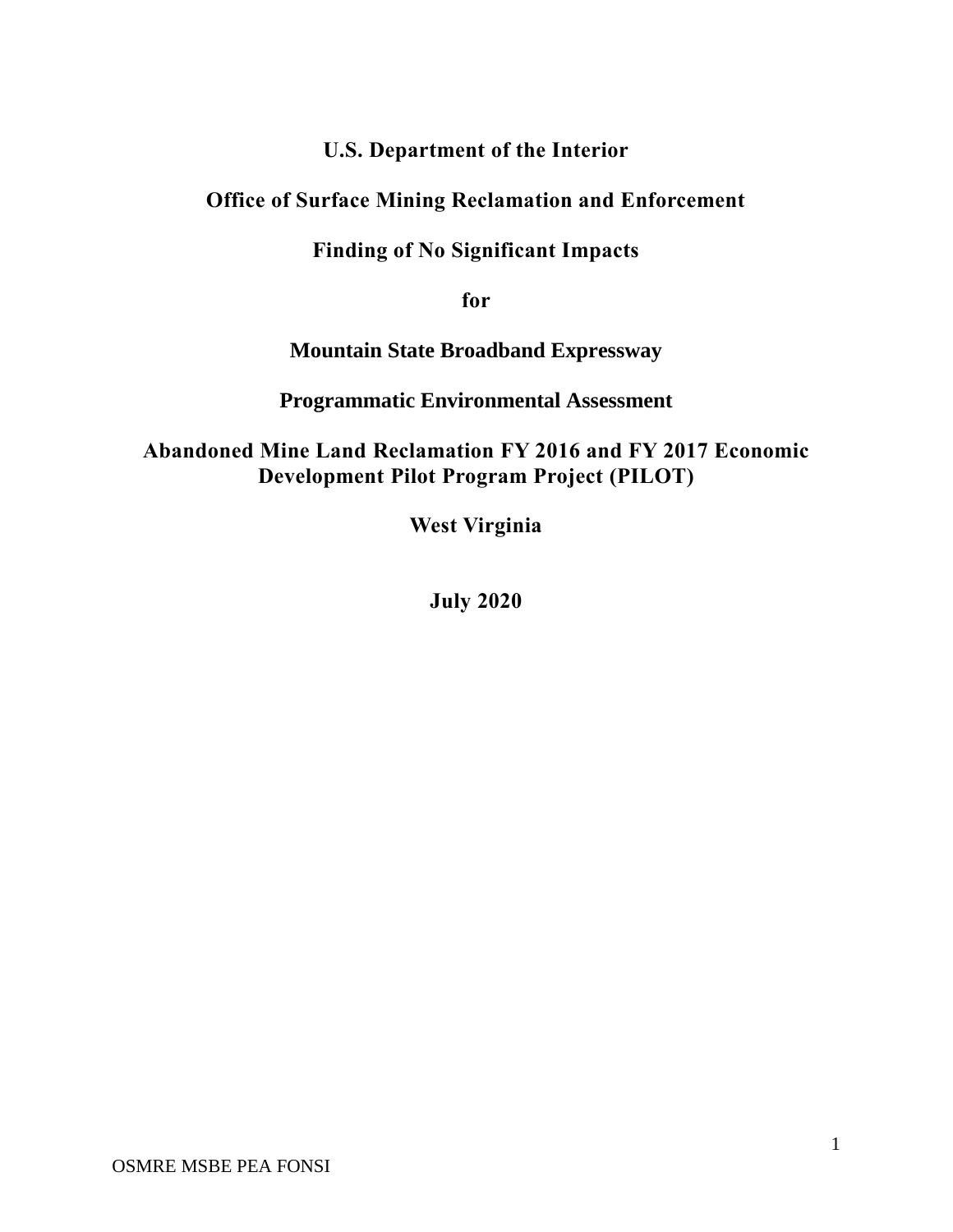# **FINDING OF NO SIGNIFICANT IMPACT**

## **Programmatic Environmental Assessment Mountain State Broadband Expressway for Abandoned Mine Land Reclamation FY 2016 and FY 2017 Economic Development Pilot Program Project (PILOT)**

The Office of Surface Mining Reclamation and Enforcement (OSMRE) completed a Programmatic Environmental Assessment (PEA) for the Mountain State Broadband Expressway (MSBE) Project in accordance with the National Environmental Policy Act (NEPA), the Council of Environmental Quality (CEQ) regulations for implementing NEPA (40 CFR Parts 1500- 1508), the Secretarial Order 3355, the DOI's regulations for implementation of NEPA (43 CFR Part 46), the DOI's Departmental Manual Part 516, and OSMRE's directive REG-1, Handbook on Procedures for Implementing the NEPA of 1969 ( OSMRE 2019). The PEA, published June 3, 2020, solicited public comments. Based on a National Park Service inquiry, the June 3, 2020 PEA was revised, finalized and is incorporated by reference.

#### **A. BACKGROUND**

Funding for the MSBE Project is provided via a grant through the United States Department of the Interior (DOI) Office of Surface Mining, Reclamation and Enforcement (OSMRE). As the grant recipient, the West Virginia Department of Environmental Protection (WVDEP) Office of Abandoned Mine Lands (OAMLR) is administering the grant. The Upshur County Development Authority (UCDA), as a sub-recipient of the grant, is responsible for coordinating the implementation of the MSBE Project.

OSMRE evaluated the impacts and documented the analyses in the PEA for funding the MSBE Project within West Virginia. West Virginia ranks  $47<sup>th</sup>$  in the nation in terms of broadband connectivity, a ranking which prevents many businesses from locating or expanding in the state. The MSBE Project will provide the needed connectivity by constructing a network of broadband towers on Abandoned Mine Lands (AML) within approximately 20 West Virginia counties.

The PEA evaluated two alternatives: (1) No Action Alternative and (2) Proposed Action. Two additional alternatives were considered and eliminated from evaluation and are described in the PEA with the reasons for elimination. The Proposed Action includes the construction and installation of a network of broadband towers with the following kinds of broadband infrastructure:

- Backbone Broadband and Cell Towers and Support Towers Construction of new backbone towers and support towers with antennas installed on these new towers or collocated on existing leased towers,
- Wireless Connectivity Future applications for Federal Communications Commission (FCC) licensing by others and managed by UCDA.
- Fiber Cables buried underground in ductwork, conduit or directly in a protective bed, and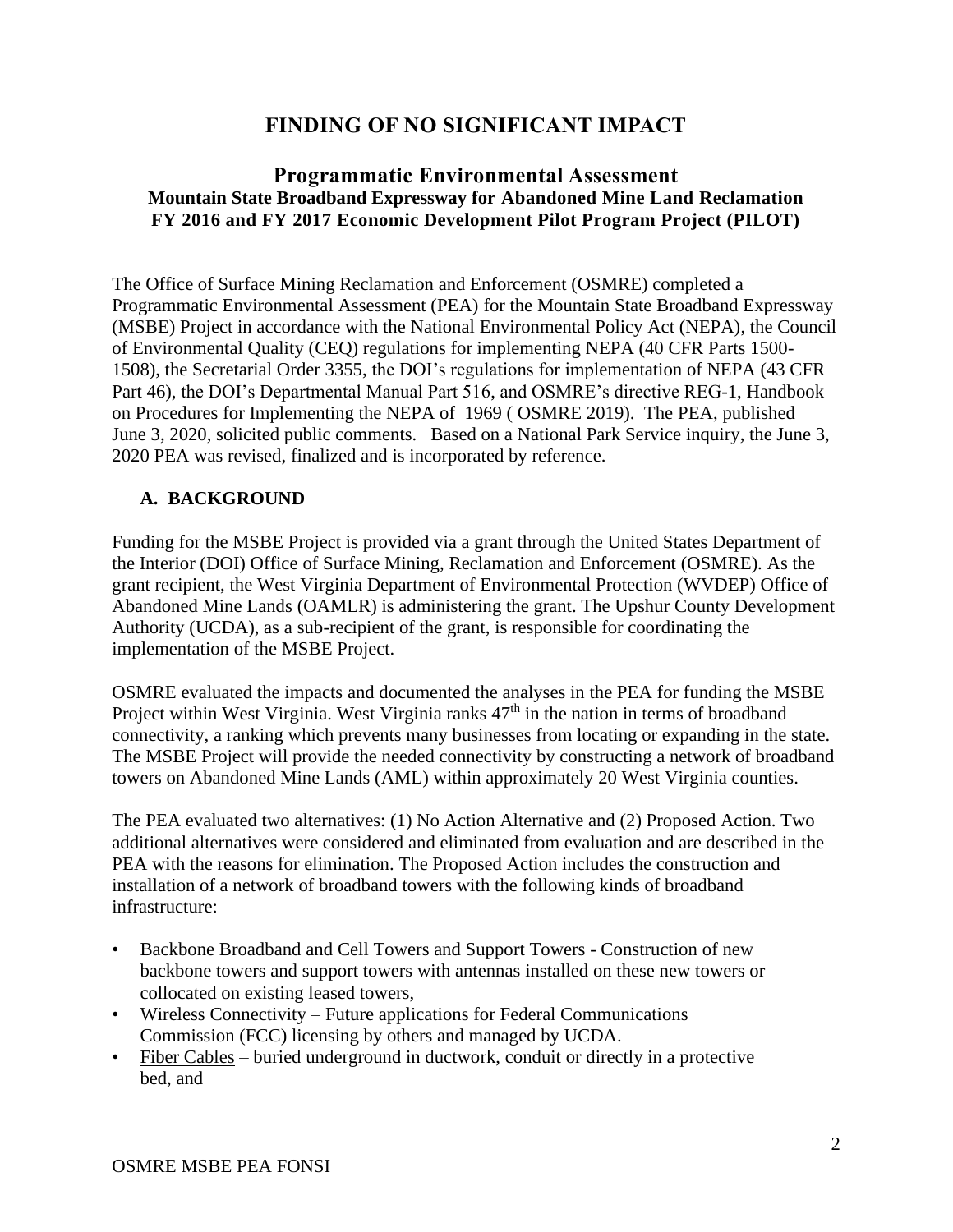• Ancillary Equipment and Support Buildings - Equipment necessary for supporting the use of fiber optic cable for broadband operation, such as electrical cabinets and buildings.

The Proposed Action will construct a series of connected towers on or adjacent to AML sites and will be implemented in phases as individual tower sites for construction are identified. Sites will be identified and selected to minimize and avoid impacts as feasible.

### **B. Summary of Environmental Effects**

Potential impacts to the environment resulting from the Proposed Action were evaluated in the PEA and found to have minimal negative effects to the environment and a substantial amount of positive impacts to West Virginia communities. If the sites identified for the Proposed Action do not exceed the thresholds identified in the PEA, no further environmental analysis is needed for the following environmental resources: topography, navigable waters, groundwater, surface water, wild and scenic rivers, air quality, vegetation, land use, socioeconomics, Environmental Justice, transportation, recreation, noise, human health and safety, hazardous waste, and solid waste.

#### Resources Requiring Further Site-Specific Environmental Reviews

Further environmental review and agency coordination for the resources listed below will be needed based on the presence of these resources on or in the vicinity of the sites selected for tower construction The environmental review will be conducted for the preferred site location to identify resources, incorporate agency and public input, and evaluate potential impacts. The evaluation process for the site selection, input from the agencies and public, impacts, and mitigation (if applicable) will be documented in a supplemental EA tiered<sup>1</sup> to the PEA for OSMRE' s review prior to construction.

- 1. Geology,
- 2. Water Resources,
- 3. Floodplains,
- 4. Soils,
- 5. Threatened and Endangered Species,
- 6. Migratory Birds,
- 7. Wildlife,
- 8. Visual,
- 9. Historical and Cultural Resources,
- 10. Tribal Lands and Cultural Resources, and
- 11. Specially Designated Lands.

The tiering table, Attachment 1 of this Finding of No Significant Impact (FONSI), identifies the agencies with which to coordinate for the site-specific environmental reviews for the above resources.

<sup>&</sup>lt;sup>1</sup> Using tiered documents (43 CFR § 46.140) and Final Guidance on Effective Use of Programmatic NEPA Reviews (CEQ, 2014)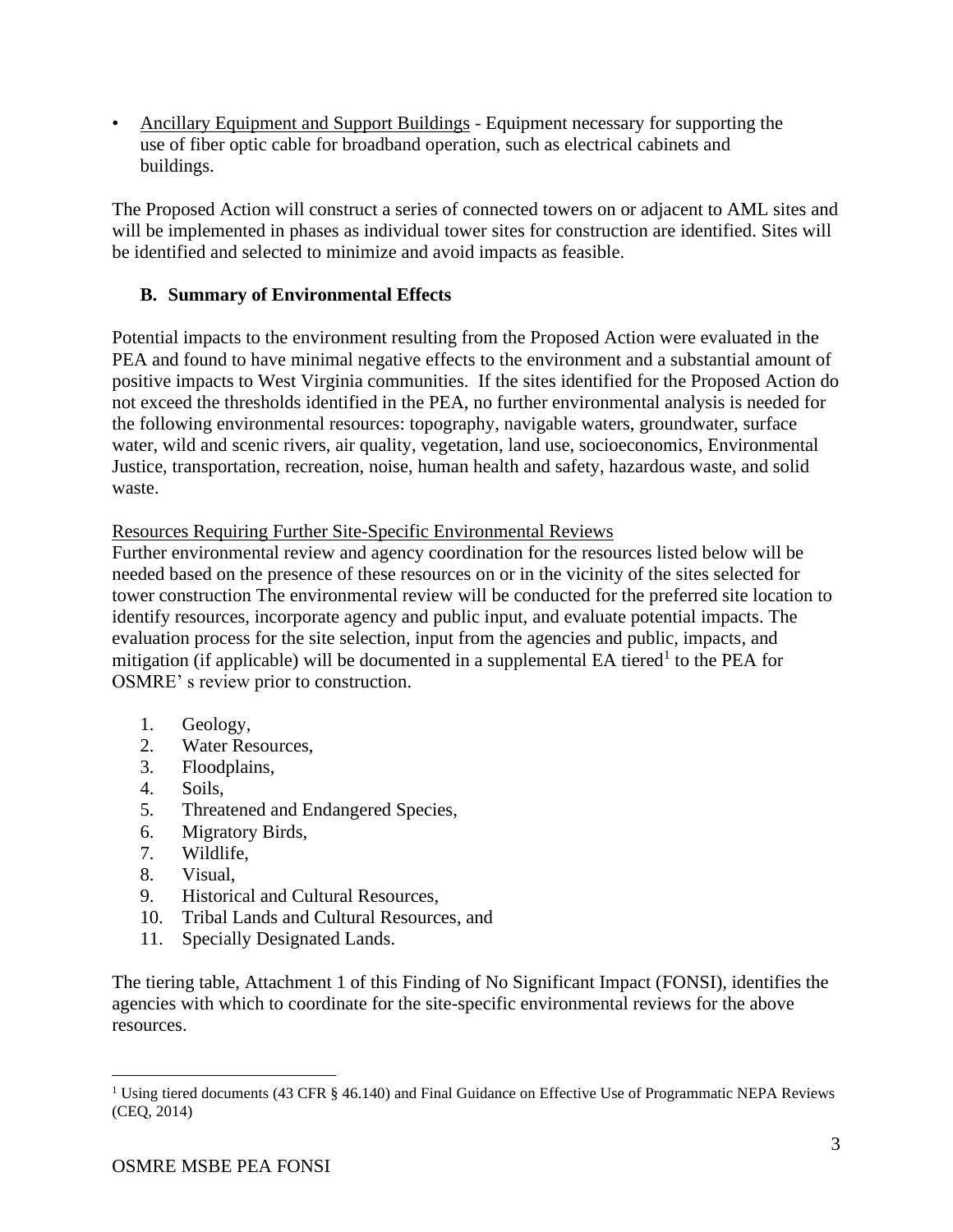### **C. Public and Agency Involvement**

OSMRE initiated scoping and coordinated the MSBE Project with assistance from WVDEP, and UCDA with the Economic Development Authority of various counties and notified the United States Fish and Wildlife Service (USFWS), Federal Communication Commission (FCC), West Virginia Division of Natural Resources (WVDNR), the Advisory Council on Historic Preservation (ACHP), the West Virginia State Historic Preservation Office (SHPO) and federally recognized tribal governments. Correspondence with these agencies or governments are provided in Appendix B of the PEA.

OSMRE advertised the availability of the PEA on the OSMRE Appalachian Region website and solicited public comments for 15 days. During this comment period, a copy of the draft PEA was available for download through the OSMRE Appalachian Region website. Additionally, OSMRE sent a letter to federal, state, local, and tribal stakeholders soliciting comments. OSMRE received no written public comments, but did receive an inquiry from the National Park Service regarding the towers and the viewshed of the New River Gorge National River and the Gauley River National Recreation Area. Based on this inquiry, the PEA is revised at Sections 3.14, 3.20, 3.21 and Table 4 of Section 3.22 to include coordination with the National Park Service and the National Forest Service to obtain input in the evaluation of the site locations and design to avoid and minimize impacts as feasible.

## **D. Mitigation and Stipulations**

Each site will be evaluated to ensure the construction will encompass the range of activities and potential impacts described in the PEA. Factors including critical need, land use, engineering, economic, environmental, visual, wind loading, and historic preservation considerations will be evaluated during the siting process, and if feasible, alternative site locations will be selected to avoid and minimize potential impacts to these resources.

Sites selected where construction will not meet the thresholds described in the PEA, where the resources identified in Section B of this FONSI are present and have the potential for adverse impacts, and/or require mitigation measures to keep impacts below significant levels identified in the PEA, will require the preparation of a supplemental EA tiered to the PEA to evaluate impacts of the specific site location. Project impacts that produce significant impacts can generally be reduced below the level of significance, as appropriate, by implementing avoidance measures or by mitigating individual impacts using mitigation measures. OSMRE will review the supplemental EA(s) and make a finding determination of the potential significance of impacts prior to authorization of funds or construction.

WVDEP and UCDA, as the grant recipient and sub-recipient, will be responsible for compliance with all federal, state, and local laws and regulations, including obtaining any necessary permits and adhering to any conditions laid out in those permits. Any substantive changes, additions, and/or supplements to the approved scope of work that alter the scope of work, including additional work not funded by OSMRE but performed substantially at the same time, will require coordination with OSMRE prior to construction for re-evaluation under NEPA.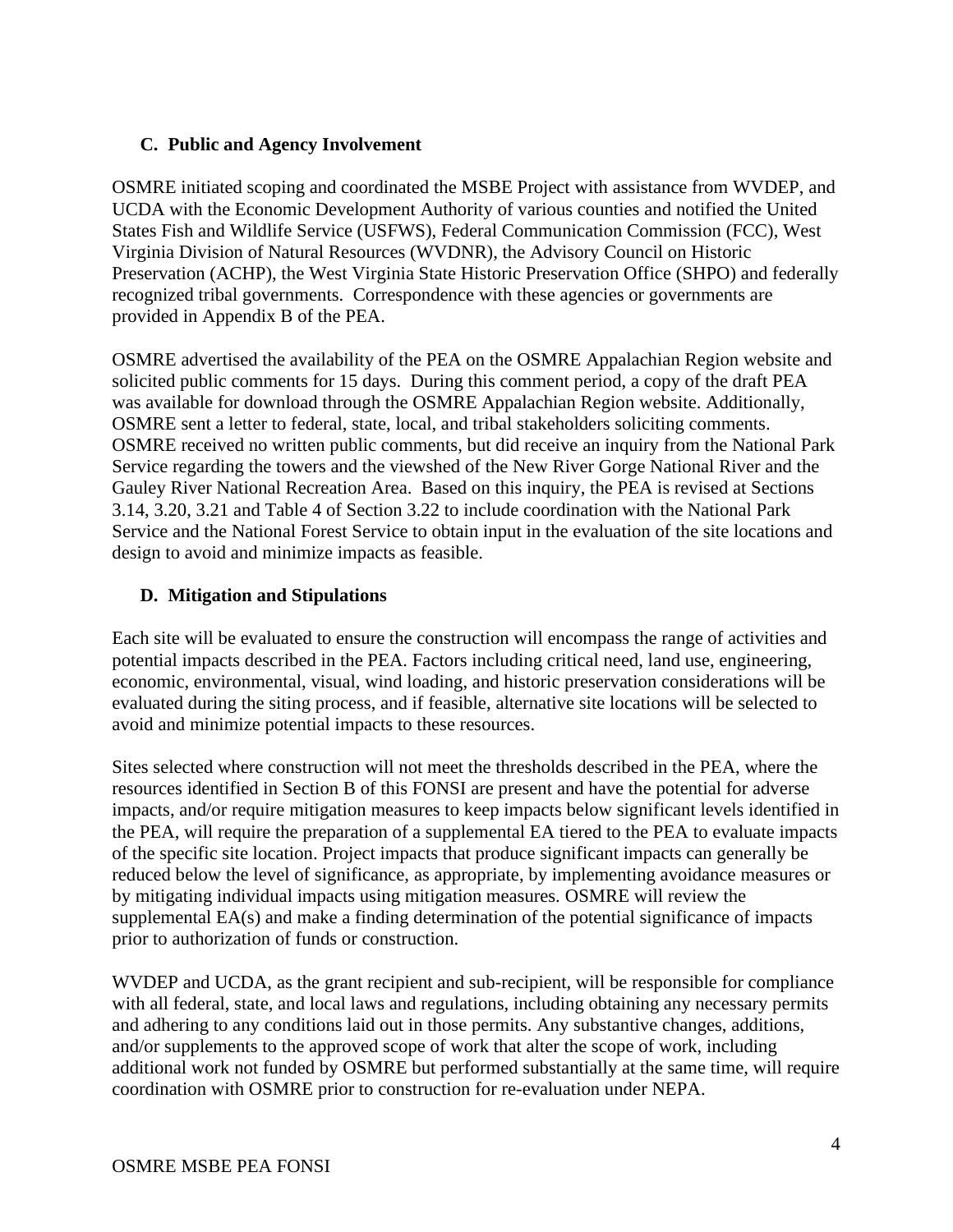WVDEP and UCDA will adhere to following conditions in the implementation of the Proposed Action:

1. Geology

The geology will be assessed on a site by site basis with respect to the risk of subsidence and damage to MSBE infrastructure. Due to the potential instability of AML sites as a result of past coal mining activities, a desktop mapping study of each proposed tower location and the immediate surrounding area will be completed to determine the potential presence of historic underground mining. Historic mine mapping will be obtained from the West Virginia Geologic and Economic Survey and the WVDEP for each site-specific location to determine if the presence of an abandoned deep mine could impact a tower site. Qualified geotechnical professionals will be utilized to determine the concerns of tower erection and, the MSBE Project will rely on them to perform the necessary studies and make proper recommendations.

#### 2. Water Resources

For each site, UCDA will determine whether construction activities may be located within potential jurisdictional "Waters of the United States" (WOTUS). The MSBE Project will avoid construction in wetlands as defined by the EO 11988. If WOTUS cannot be avoided and a stream or wetland could be adversely impacted or a Section 404 permit is required, UCDA will conduct additional consultation with the USACE, including stream and wetland delineations as needed.

The WVDEP – Division of Water and Waste Management regulates water quality impacts under Section 401 of the Clean Water Act (CWA). As a result of the Proposed Action, if impacts to WOTUS are anticipated for any MSBE action, CWA permitting must be addressed. In addition, 401 State Water Quality should be completed along with the NPDES permit for construction stormwater.

#### 3. Floodplains

UCDA will review the sites for the presence of floodplains and assess impacts consistent with the Executive Order "Floodplain Management," (EO 11988, originally signed in 1977). If impacted, the MSBE Project will be constructed in accordance with West Virginia Division of Homeland Security and Emergency Management's guidelines.

#### 4. Soils

The Farmland Protection Policy Act (FPPA) 7 U.S.C. § 4202 is intended to minimize the impact federal programs have on the unnecessary and irreversible conversion of farmland to nonagricultural uses. Construction of a building on farmland for a specific structure may require evaluation using Form AD-1006 and consultation with the United States Department of Agriculture and Natural Resources Conservation Service (NRCS). The correspondence will determine if Prime and Unique Farmland, Statewide Importance Farmland or Locally Important Farmland will be impacted. In addition, all applicable stormwater permits and associated erosion and sediment control measures will be implemented in accordance with WVDEP requirements.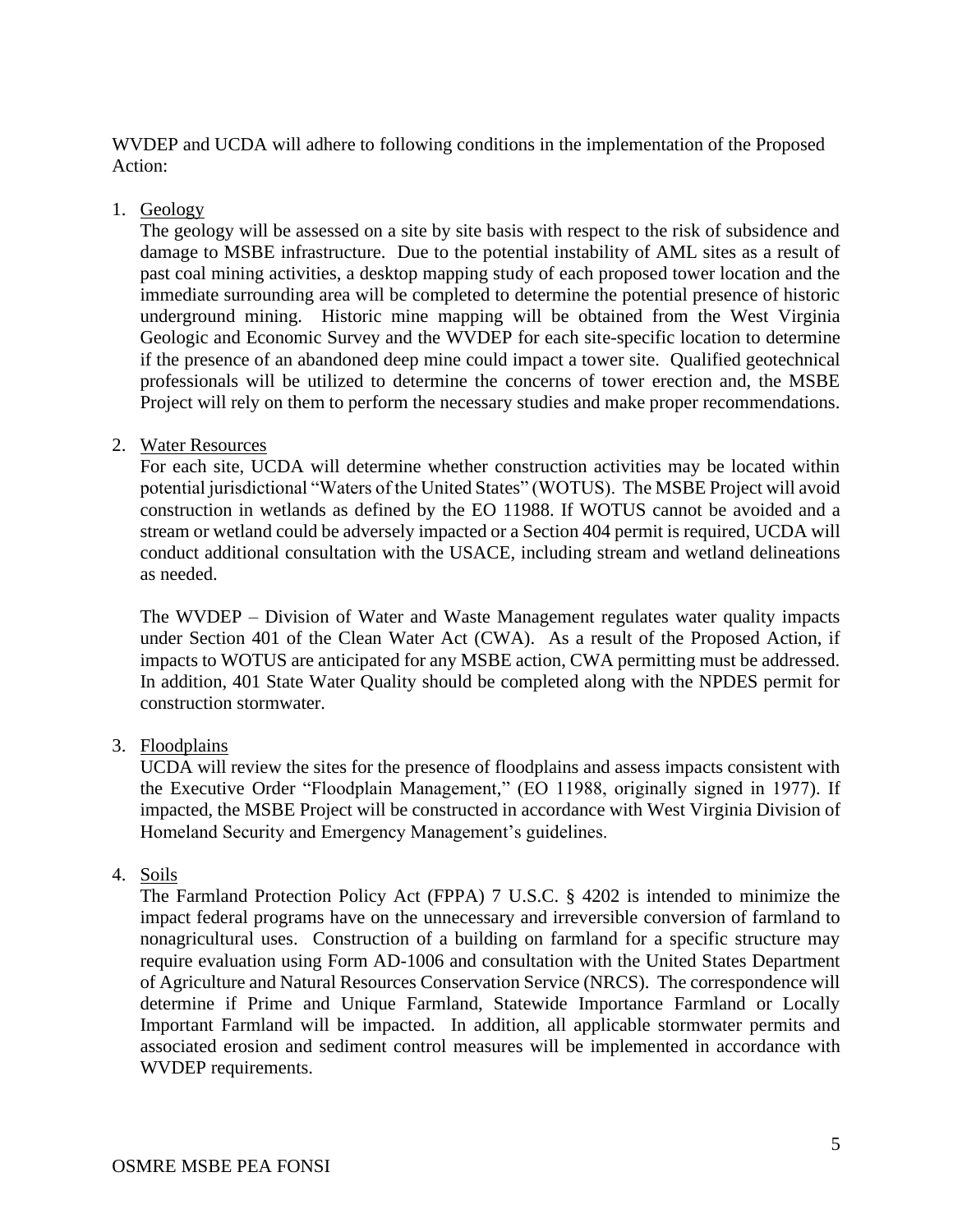#### 5. Threatened and Endangered Species

Under the Endangered Species Act (ESA) of 1973 as amended, (16 U.S.C. §§ 1531 – 1544), all federal agencies must conserve listed threatened and endangered (T&E) species and will use their authorities in furtherance of the purposes of the ESA as set forth in 16 U.S.C. §1531(c) (Section 2(c)). Consultation with the USFWS West Virginia Field Office and the WVDNR will occur for each site to assess the potential for endangered species habitat and/or species. Should this review result in identification of the presence of any T&E species at the site, additional coordination shall be completed with this agency, and any conservation measures incorporated in the site-planning process as required. Correspondence completed as part of this consultation shall be compiled and forwarded to the WVDEP.

#### 6. Protected Migratory Birds

Under the Migratory Bird Treaty Act (MBTA), as amended, 16 U.S.C. §§ 703-712, the purposeful taking, killing, or possessing migratory birds is unlawful, and if likely to result in the purposeful taking of birds protected under the MBTA would require the issuance of taking permits from the USFWS. WVDEP and UCDA will conduct an analysis to assess the sites potential impacts consistent with the FCC's Antenna Structure Registration Program (FCC 2012), as well as USFWS guidance for minimizing the risk of collisions of migratory birds (USFWS, 2008) with telecommunications towers (Patterson, 2012; Manville, 2014, USFWS, 2014)

#### 7. Wildlife

The tower site will be coordinated with the West Virginia Division of Natural Resources and evaluated for effects on wildlife due to construction, including temporary and/or intermittent impacts from spacing of the tower sites.

8. Visual

Consultation and coordination with appropriate stakeholders will be initiated during site selection, including the National Park Service, the U.S. Forest Service and consultation as stipulated in the PA for cultural and historical resources to identify potential visual impacts for the sites.

9. Historical and Cultural Resources

OSMRE is in the process of joining the Program Comment to Avoid Duplicative Reviews for Wireless Communications Facilities Construction and Modification (Program Comment) and is developing a Programmatic Agreement (PA) to improve efficiency in evaluating the potential effect to historic resources. As part of the Program Comment, OSMRE is relieved of Section 106 responsibilities for undertakings that are subject to review under the Federal Commerce Commission's (FCC) Nationwide Programmatic Agreements (NPA), which for the MSBE Project includes the construction of the towers.

OSMRE, absent of the Program Comment and PA, will conduct Section 106 consultation for the MSBE Project in accordance with Section 106 of the National Historic Preservation Act (NHPA), 54 U.S.C. § 306108, and its implementing regulations, "Protection of Historic Properties" (36 C.F.R. Part 800). Prior to construction, coordination with SHPO, consulting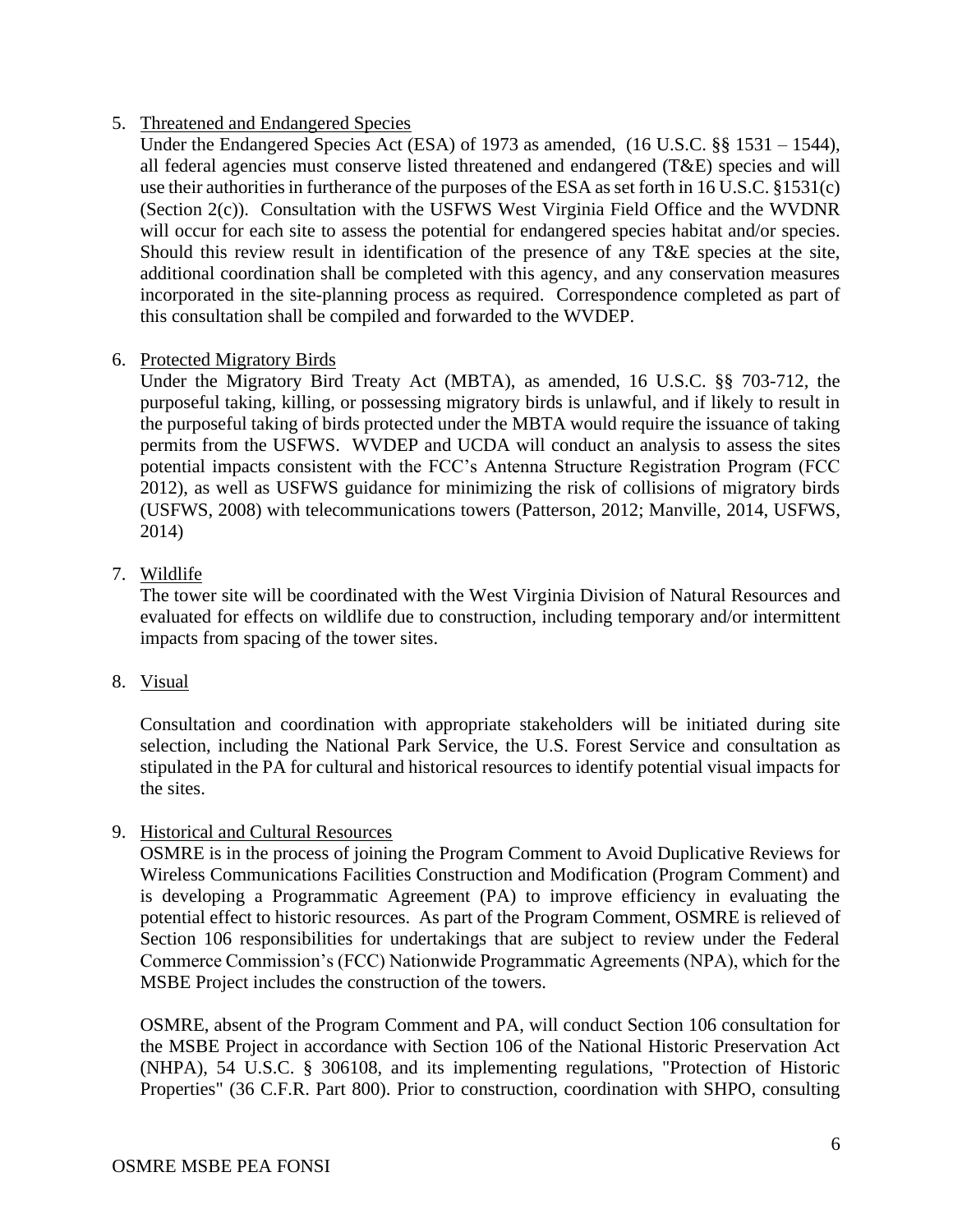parties, and federally recognized tribes, will be conducted to identify the presence, assess potential effects and mitigate unavoidable effects from the construction at the sties. In addition, the following best management practices will be followed as appropriate:

- Protection measures, resulting from consultations with the SHPO, will be provided to the contractor prior to work, and an approved archaeologist will conduct training on the location, requirements, and protective conditions that must be followed.
- Installation equipment and vehicles will remain on road surfaces or within existing rights -of-way whenever possible.
- Should ground disturbance encounter previously unknown cultural artifacts or deposits or human remains, work will be halted within a defined area. The approved archaeologist must contact the SHPO, THPO, and OSMRE for further consultation.
- Whenever possible, avoid all historic sites when causing ground disturbance, especially in sites not previously disturbed.
- If a site is possibly within the Area of Potential Effect (APE) and cannot be avoided, including by directional boring, the process for assessing adverse effects will be coordinated with SHPO, consulting parties, and stakeholders.
- For cemeteries located within 200 feet of the APE, flagging and/or monitoring by an approved archaeologist will be conducted to ensure that no adverse impacts are created.

#### 10. Consultation and Coordination with Indian Tribal Governments

The presence and potential effects to Native American resources will be reviewed and determined on a site by site basis in coordination with the tribes in accordance with Section 106 of the NHPA and EO 13175 Consultation and Coordination with Indian Tribal Governments. Consultation with the Tribes will continue as needed to address potential interests through the construction of the MSBE Project. Five federally recognized tribes responded with comments for the potential presence of sites with religious and cultural significance within specific counties as follows:

- United Keetoowah Band of Cherokee Indians requested by phone that the ACHP be involved in the MSBE Project
- Catawba Indian Nation requested to be consulted for sites within the following specific counties: Braxton, Fayette, Gilmer, Greenbrier, Harrison, Lewis, Marion, Mercer, Monongalia, Nicolas, Raleigh, Summers, and Taylor.
- The Delaware Nation requested to be consulting parties for sites for the MSBE Project.
- Cherokee Nation requested to be consulted for the sites within the following specific counties: Boone, Cabell, Fayette, Kanawha, Lincoln, Logan, Mason, McDowell, Mercer, Mingo, Putnam, Raleigh, Summers, Wayne, and Wyoming.
- Osage Nation requested to be a consulting party for the Section 106 process.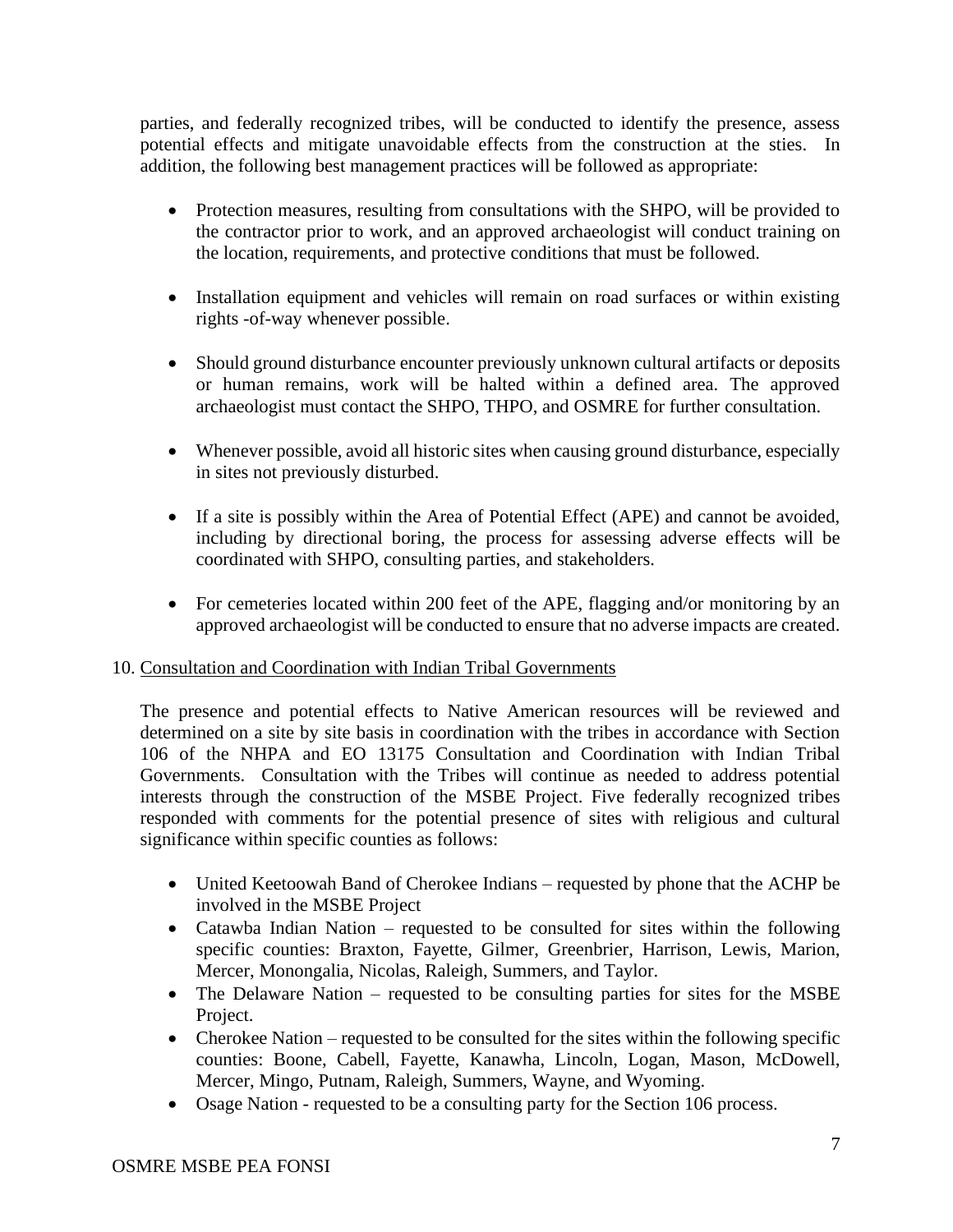#### 11. Specially Designated Lands

Specially designated lands in the vicinity of the towers can be sensitive to changes in surrounding lands uses. A site-specific review of the surrounding areas will be needed to determine if specially designated lands, such as lands managed by the National Park Service or National Forest Service, are in the vicinity of the tower sites being evaluated. During the site evaluation and prior to selection, UCDA will contact OSMRE to coordinate with the National Park Service and the National Forest Service to obtain input in the evaluation of the site locations and design to avoid and minimize impacts as feasible.

In addition to the stipulations above, the following Best Management Practices (BMPs), Standard Operating Procedures (SOPs), and minimization and mitigation measures will be considered for inclusion in project design and implementation:

- 1. Protection of Soils, Vegetation, Wetlands, Floodplains, Groundwater, and Surface Water **Ouality** 
	- Do not disturb stream or riverbanks and beds by using directional boring, attaching cable to bridges, attaching cable to poles, or using microwave propagation as feasible.
	- If stream or riverbanks and beds must be disturbed, design the site to disturb the minimum amount necessary, using the fewest pieces of equipment, and minimize the amount of sediment flowing downstream.
	- Avoid removing native riparian vegetation, including trees and shrubs, within riparian areas, wetlands, and floodplains. If trees or shrubs must be removed, design the site to remove the absolute minimum number of trees and shrubs necessary. This applies to underground and aerial features and new towers. However, for aerial features, woody vegetation must be permanently removed to avoid interference with poles and wires and to minimize the risk of fire.
	- Any sites needing revegetation to improve recovery rates or minimize the risk of soil erosion shall be planted in accordance with OAMLR's Guide for the Preparation of Reclamation Designs (WVDEP, 2020).
	- Maintain or protect roadside ditches and culverts to efficiently collect storm water within construction areas and avoid over-road flow.
	- No fueling will be conducted less than 200 feet from wetland, floodplain, and/or riparian areas, and secondary containment will be used where appropriate and minimum spill cleanup kits will be in all fueling vehicles, including equipment such as storm drain plug or cover kit, non-water absorbent containment boom of at least 10 feet in length with a 12 gallon absorbent capacity, non-metallic shovel, and two five-gallon buckets with lids. All fueling will be conducted at least 25 feet from the nearest storm drain or inside an impervious containment with a volumetric holding capacity equal to or greater than 110% of the fueling tank volume, or covering the storm drain to ensure no inflow of spilled or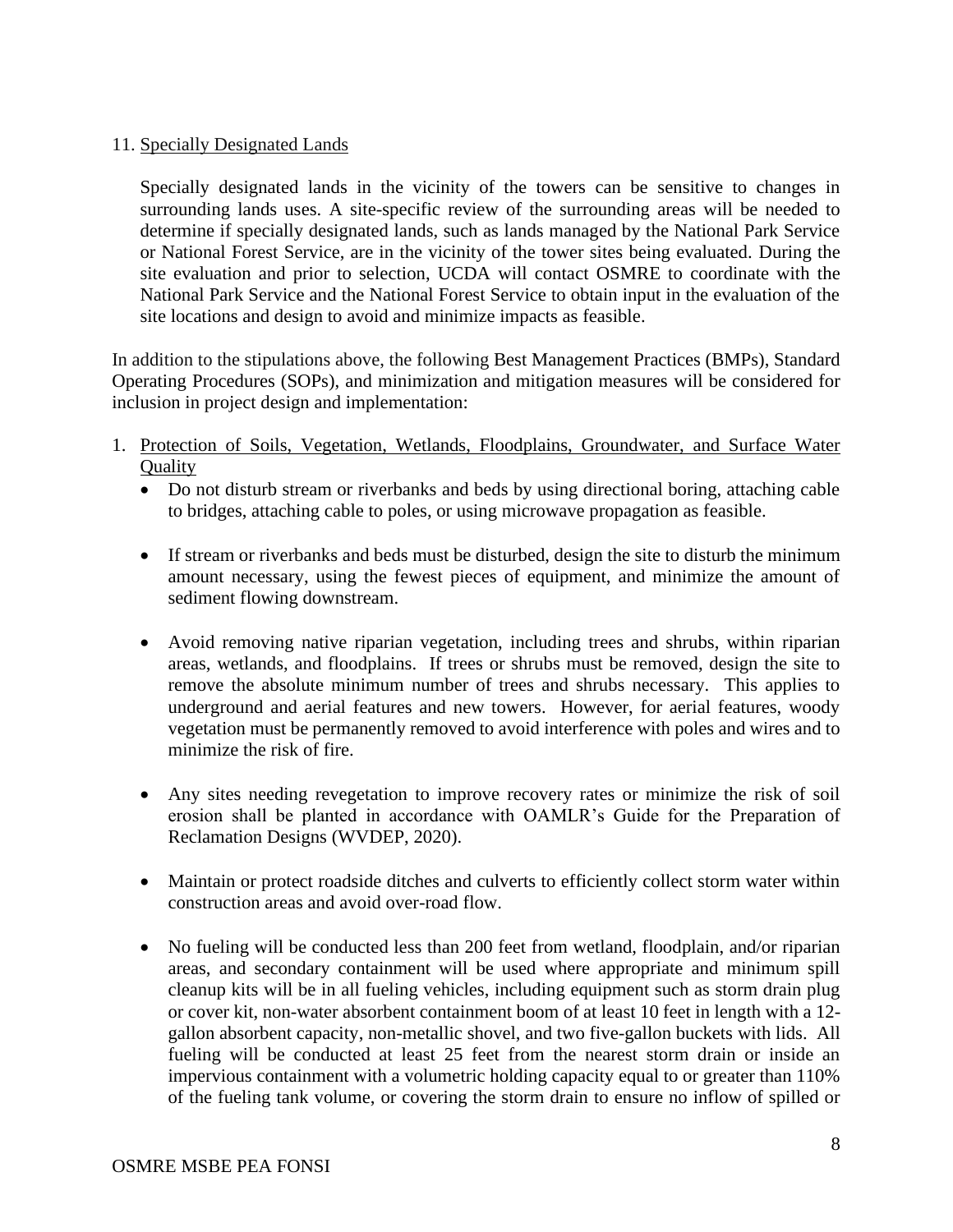leaked fuel. Spills over five gallons or any spills of hazardous or toxic materials/wastes will be reported to the state environmental protection agency.

- The contact information for the local fire department (911) and the appropriate regional office of the WVDEP Office of Water and Waste Management (OWWM) will be on site to report all spills in a timely manner.
- During directional boring operations near riparian areas, containment and cleanup equipment will be present for use at the site, as needed; a qualified hydrological monitor will be present for prompt detection of any releases; releases will be immediately controlled and drilling fluid contained or removed; a remediation plan will be in place for all directional boring operations; and all slurry used for directional boring will be removed from the site and discarded at an approved site.
- Concrete trucks will be taken off site to wash out or discharge surplus concrete or drum wash when possible or temporary containment will be used if on-site cleaning is necessary.
- Each contractor will designate at least one trained person to be responsible for erosion and spill control to ensure compliance with all local, state, and federal erosion and sediment control requirements.
- Storm drain inlets will be protected to prevent coarse sediment from entering drainage systems prior to permanent stabilization of disturbed areas. Protection may include, depending on site conditions: a temporary dike using concrete blocks and gravel; a gravel "donut"; gravel and wire mesh filters; catch basin filters; curb inlet protection with wooden weir; block and gravel curb inlet protection; or curb and gutter sediment barrier.
- If contaminated soils are encountered during ground-disturbing activities, the contractor will halt construction and contact the WVDEP.
- To prevent compaction, gullying, and rutting, mechanical equipment would be limited or excluded during wet soil conditions.
- The contractor will be responsible for implementing the measures called for in the National Pollutant Discharge Elimination System (NPDES) Stormwater permit provided by the WVDEP for erosion and sediment control. Sediment control measures shall be in-place and operational prior to any disturbance occurring in the site area. The WVDEP's approval of this plan does not relieve the contractor of his/her responsibility to be in compliance with any laws and/or permits.
- **2.** Protection of Human Health and Safety
	- Ensure that all cell and microwave towers/base stations are at least 30 feet from public areas and residences, with no access by unauthorized people.
	- Any hazardous abandoned mine land features that could potentially impact persons entering the site shall be abated in a manner approved by the WVDEP OAMLR.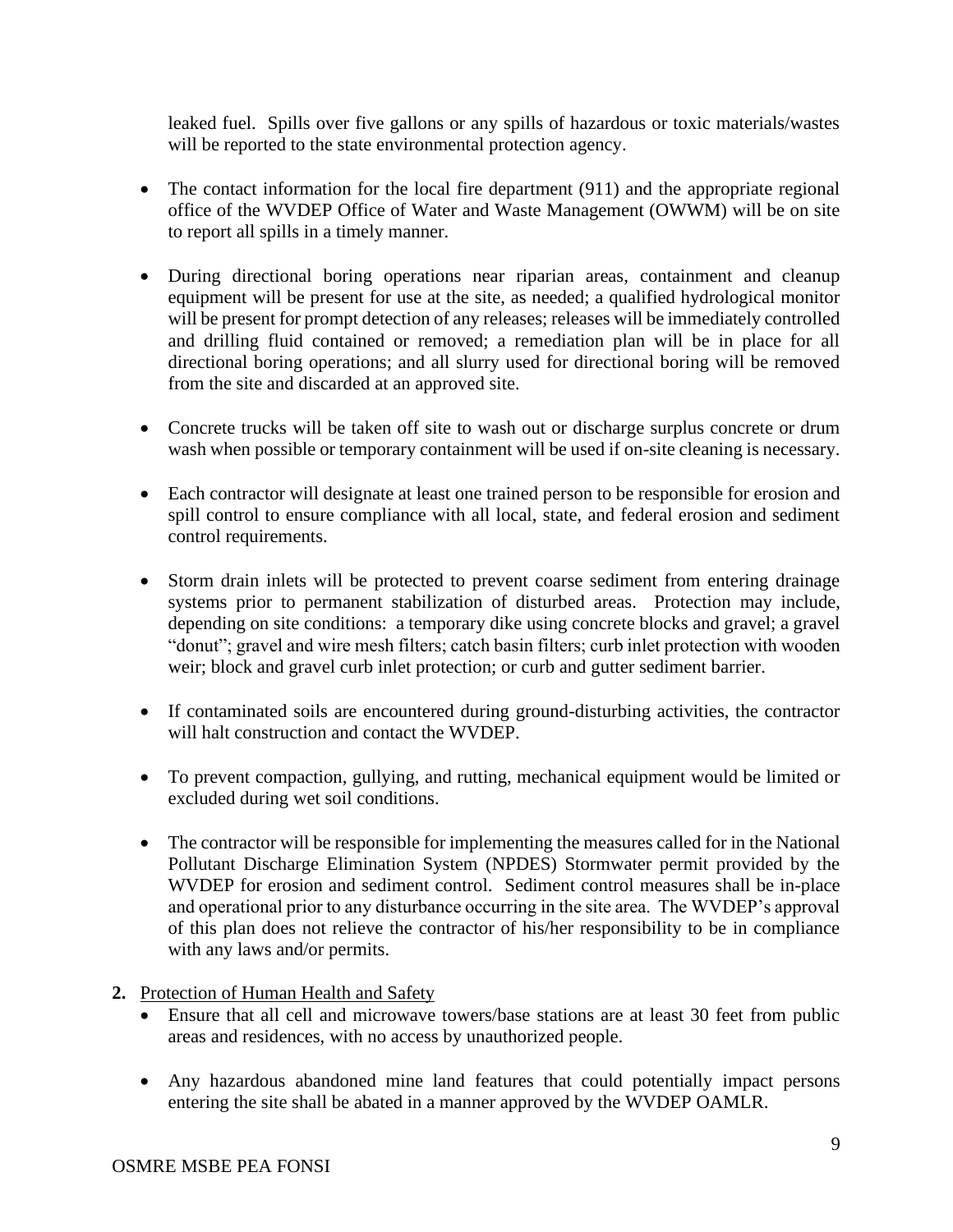- All sites will have fencing and locked gates to prevent access by unauthorized people. Access roads will have locked gates at the beginning of any easement ROW.
- 3. Protection of Air Quality
	- All measures to control fugitive dust will be followed as appropriate.
	- Dust suppression, such as use of water trucks, will be employed as required to control particulate matter (PM10 and PM2.5).
	- Minimize idling time either by shutting equipment off when not in use or reducing the idling time to 5 minutes.
	- Maintain all construction equipment in proper working condition according to manufacturer's specifications.
	- When appropriate, update equipment to higher efficiency models to minimize air quality emission.
- **4.** Minimizing the Effects of Noise

Activities near residences and sensitive noise receptors such as hospitals, nursing homes, and residences would be performed during daylight hours, with optimum muffling of equipment where needed and in accordance with local ordinances.

**5.** Values of Lands with Special Designations

Integrate standards, guidelines, and conditions found in the applicable agency's land management plan as pertinent to the MSBE Project and its construction into site-specific project location and design.

6. Protected Migratory Birds

- Since 2000, the USFWS has provided and updated guidance regarding tower siting and construction standards and mitigation for minimizing the risk of bird collisions (American Bird Conservancy 2000). Following the USFWS voluntary guidelines would include collocating antennas whenever possible and using non-guyed towers less than 200 feet tall with appropriate lighting.
- Where placement of cable or other infrastructure would require removing nest trees for migratory birds protected by the MBTA or ESA, develop effective protective measures, such as avoiding removing the nesting trees or shrubs during nesting season. If active nests of migratory birds are discovered during surveys, the potential for adverse impact would be evaluated by USFWS and appropriate protective measures identified, including measures such as appropriate buffers, avoidance during the sensitive season (such as nesting), not removing or disturbing habitat or vegetation to avoid or minimize adverse impacts.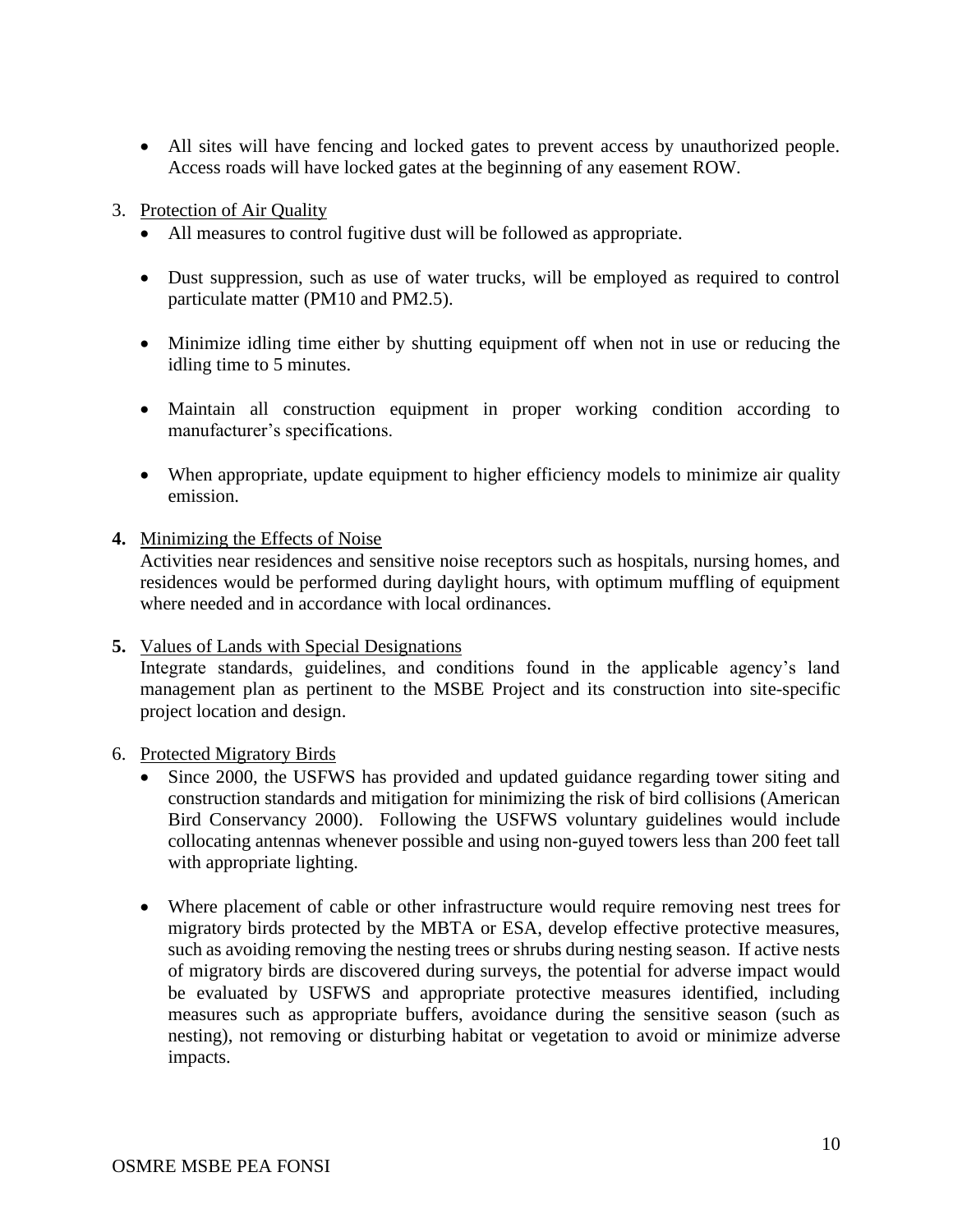- If nests or birds must be disturbed while present, the UCDA will contact OSMRE and the USFWS. The contractor will acquire any necessary permits from the USFWS prior to the start of work.
- The applicant should consult with the USFWS if lattice towers are proposed for constructing in areas of protected birds or mammals (such as Bald Eagle, for example) that might provide perching habitat for raptors that might prey on the protected species, or use monopole towers instead.
- Any project specific or programmatic agreements from consultations with the USFWS will be provided to the construction contractor prior to work.
- Follow the USFWS guidelines for towers to protect migratory birds as appropriate.
- If informal consultation results in conservation recommendations, or if formal consultation is required, resulting in mandatory terms and conditions per the ESA, integrate such recommendations if appropriate, and terms and conditions when required into project design and implementation.

## **E. Finding of No Significant Impact**

Based upon the information contained in the referenced Final PEA completed in accordance with the National Environmental Policy Act (NEPA), National Historic Preservation Act (NHPA) and tribal considerations, Endangered Species Act (ESA); Executive Orders (EO) addressing Floodplains (EO 11988), Wetlands (EO 11990), and Environmental Justice (EO 12898); and agency guidance for implementing NEPA (DHS Instruction 023-01 and FEMA Directive 108- 01-1), it is found that the Proposed Action, with the prescribed mitigation measures and stipulations, would have no significant adverse impact on the human environment. As a result of this FONSI, an Environmental Impact Statement will not be prepared.

Issuance of the FONSI concludes OSMRE's environmental review process at the programmatic level. There may be site specific "tiered" environmental reviews as identified in the Final PEA. The ultimate funding decision will be based on the phased environmental reviews tiered to the PEA for the site-specific construction and upon conclusion of a tiered environmental review process.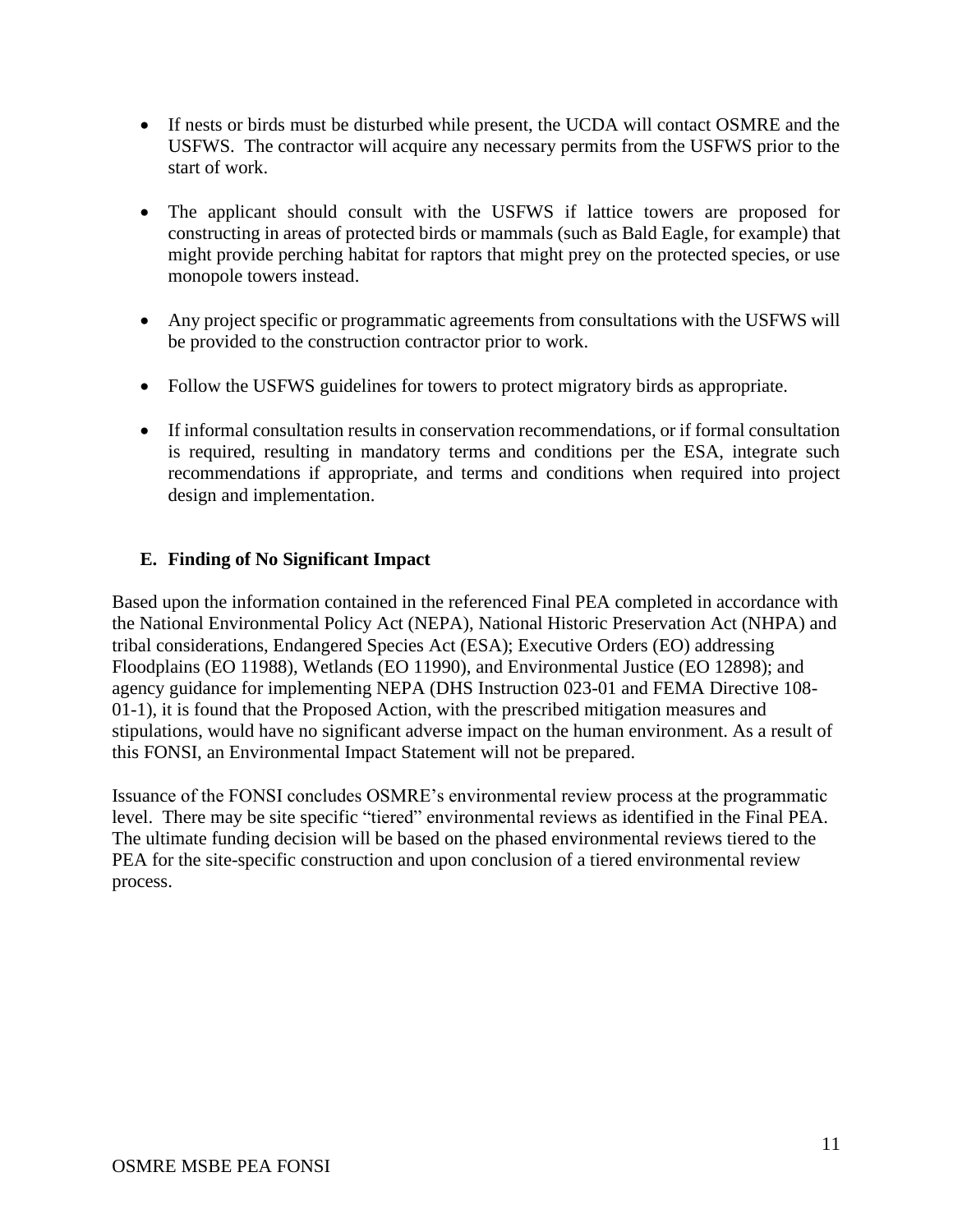# **F. Approval**

This FONSI is effective upon date of signature.

OSMRE Environmental Preparer:

| Signed copy on file                                          | 7/2/2020 |
|--------------------------------------------------------------|----------|
| Jenna Hincks<br><b>AML Program Specialist</b>                | Date     |
| Signed copy on file                                          | 7/6/2020 |
| Ben Owens, Acting Director<br><b>Charleston Field Office</b> | Date     |

**Contact**: For additional information on this FONSI and PEA, please contact Jenna Hincks, Phone (304) 347-7162; Email: *jhincks@osmre.gov.*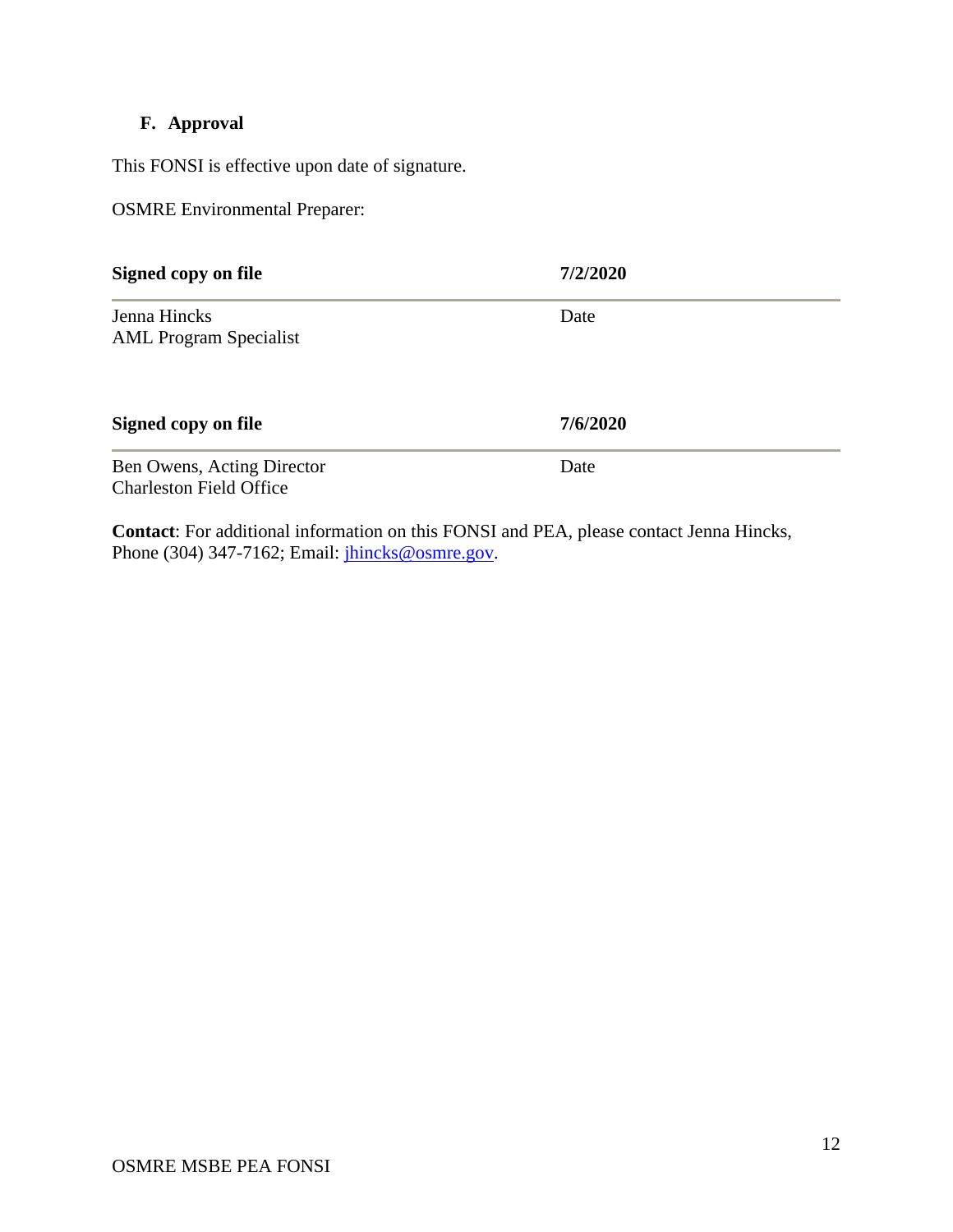# **Attachment 1**